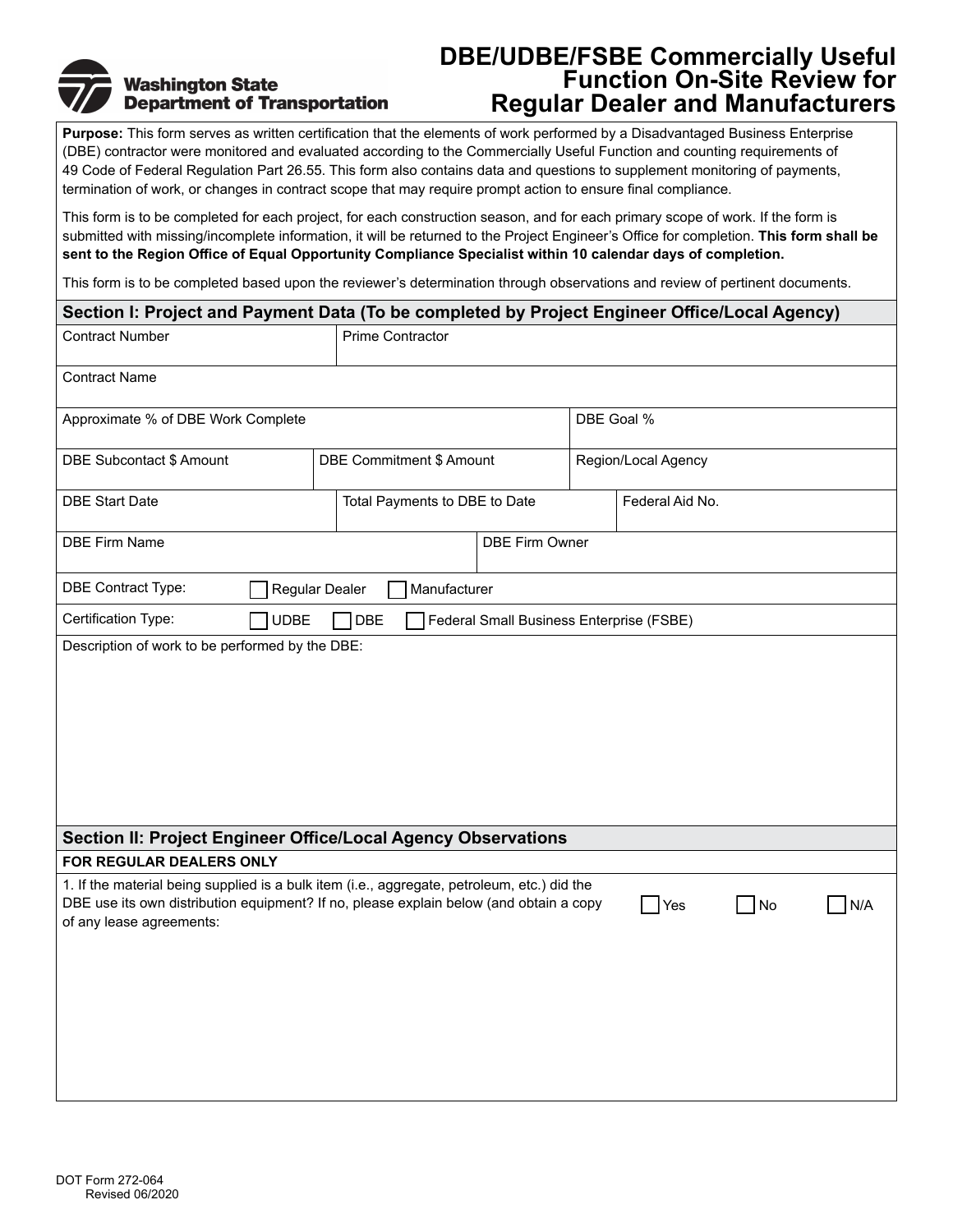| 2. Has a copy of the materials invoice/purchase order and delivery ticket(s) been<br>provided to the project office? If no, please explain:                                   | Yes                | No                | N/A              |
|-------------------------------------------------------------------------------------------------------------------------------------------------------------------------------|--------------------|-------------------|------------------|
|                                                                                                                                                                               |                    |                   |                  |
|                                                                                                                                                                               |                    |                   |                  |
|                                                                                                                                                                               |                    |                   |                  |
|                                                                                                                                                                               |                    |                   |                  |
| FOR MANUFACTURERS ONLY                                                                                                                                                        |                    |                   |                  |
| 3. Is the manufacturing location considered part of the project site (Where the project                                                                                       |                    |                   |                  |
| construction will take place)?                                                                                                                                                | $\blacksquare$ Yes | No                | N/A              |
|                                                                                                                                                                               |                    |                   |                  |
|                                                                                                                                                                               |                    |                   |                  |
|                                                                                                                                                                               |                    |                   |                  |
|                                                                                                                                                                               |                    |                   |                  |
|                                                                                                                                                                               |                    |                   |                  |
| 4. Did the product meet the project specifications? If no, please explain:                                                                                                    | Yes                | $\blacksquare$ No | N/A              |
|                                                                                                                                                                               |                    |                   |                  |
|                                                                                                                                                                               |                    |                   |                  |
|                                                                                                                                                                               |                    |                   |                  |
|                                                                                                                                                                               |                    |                   |                  |
|                                                                                                                                                                               |                    |                   |                  |
| <b>Project Office Personnel</b><br>Project Office Representative:                                                                                                             |                    |                   |                  |
|                                                                                                                                                                               |                    |                   |                  |
| <b>Printed Name</b><br>Signature                                                                                                                                              |                    | Date              |                  |
| Section III: Office of Equal Opportunity Review and Evaluations                                                                                                               |                    |                   |                  |
| FOR REGULAR DEALERS ONLY                                                                                                                                                      |                    |                   |                  |
| 1. Is the DBE firm listed on the WSDOT Office of Equal Opportunity Regular Dealer List<br>as an approved Regular Dealer specifically for this project? If no, please explain: | $\mathsf{Yes}$     | $\blacksquare$ No | N/A<br>$\sim 10$ |
|                                                                                                                                                                               |                    |                   |                  |
|                                                                                                                                                                               |                    |                   |                  |
|                                                                                                                                                                               |                    |                   |                  |
|                                                                                                                                                                               |                    |                   |                  |
|                                                                                                                                                                               |                    |                   |                  |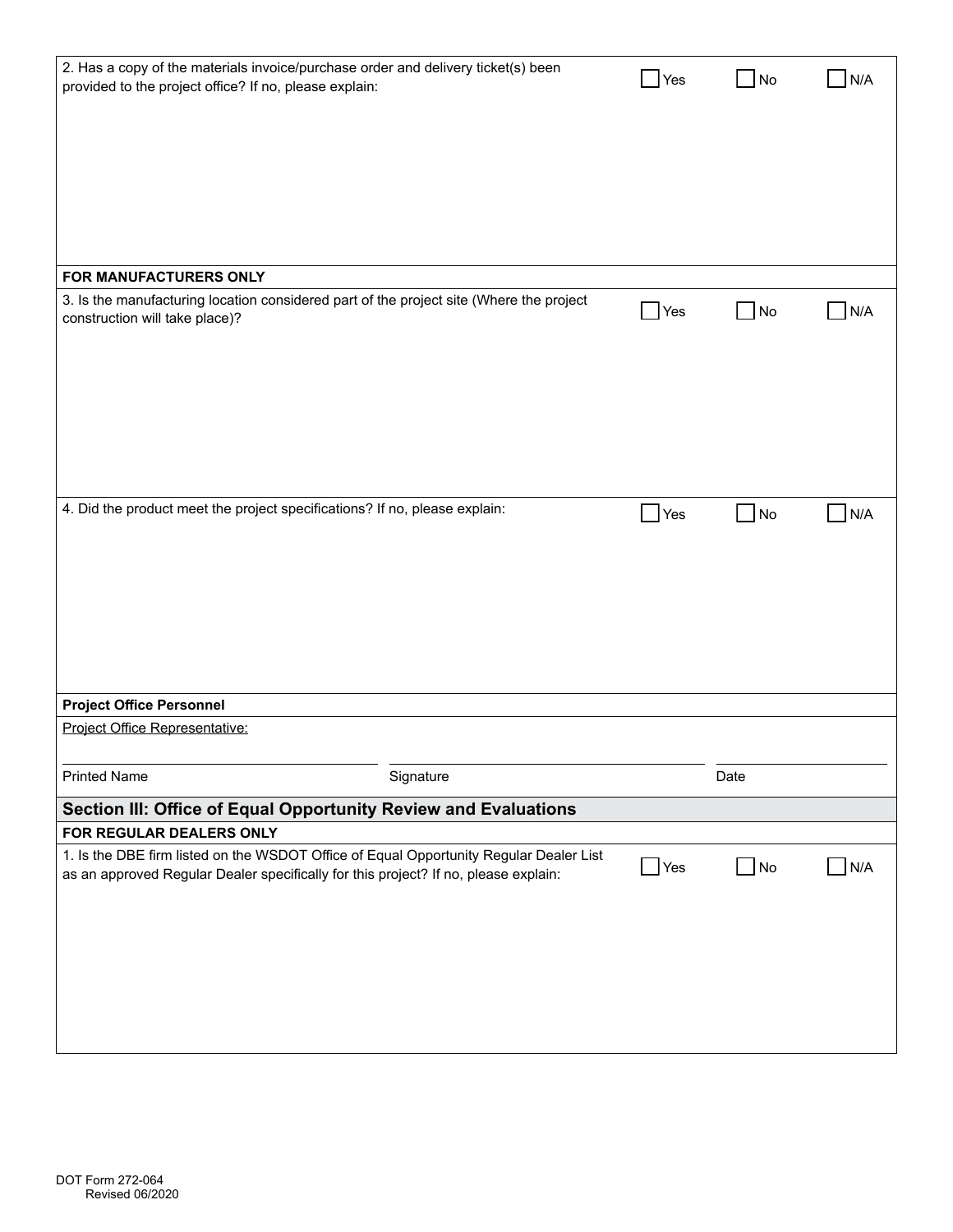| 2. Per the DBE purchase order/invoice, indicate the project specific product or material being supplied                                                                      |                                  |                               |            |  |  |
|------------------------------------------------------------------------------------------------------------------------------------------------------------------------------|----------------------------------|-------------------------------|------------|--|--|
| <b>Product/Material Name</b>                                                                                                                                                 | <b>Product/Material Quantity</b> | <b>Product/Material Costs</b> |            |  |  |
|                                                                                                                                                                              |                                  |                               |            |  |  |
|                                                                                                                                                                              |                                  |                               |            |  |  |
|                                                                                                                                                                              |                                  |                               |            |  |  |
|                                                                                                                                                                              |                                  |                               |            |  |  |
| 3. How is the product getting delivered to the project site? Please attach copy of delivery tickets                                                                          |                                  |                               |            |  |  |
|                                                                                                                                                                              |                                  |                               |            |  |  |
|                                                                                                                                                                              |                                  |                               |            |  |  |
|                                                                                                                                                                              |                                  |                               |            |  |  |
|                                                                                                                                                                              |                                  |                               |            |  |  |
|                                                                                                                                                                              |                                  |                               |            |  |  |
| 4. If the product was shipped, who organized the shipping, who took possession of the products/materials, and who was invoiced for                                           |                                  |                               |            |  |  |
| the shipping?                                                                                                                                                                |                                  |                               |            |  |  |
|                                                                                                                                                                              |                                  |                               |            |  |  |
|                                                                                                                                                                              |                                  |                               |            |  |  |
|                                                                                                                                                                              |                                  |                               |            |  |  |
|                                                                                                                                                                              |                                  |                               |            |  |  |
|                                                                                                                                                                              |                                  |                               |            |  |  |
|                                                                                                                                                                              |                                  |                               |            |  |  |
| 5. Are material invoices for UDBE related materials billed to the Prime Contractor from<br>the DBE Regular Dealer? Attach proof of payment from the Prime to the DBE.        |                                  |                               |            |  |  |
| If no, please explain below:                                                                                                                                                 | Yes                              | No                            | N/A        |  |  |
| FOR MANUFACTURERS ONLY                                                                                                                                                       |                                  |                               |            |  |  |
| 6. Is the DBE certified by OMWBE, as noted with corresponding NAICS codes, for the<br>work to be performed by the DBE and specific products/material to be provided for this | $\blacksquare$ Yes               | No                            | N/A        |  |  |
| project?                                                                                                                                                                     |                                  |                               |            |  |  |
| 7. List the DBE Major equipment used to fabricate product.                                                                                                                   |                                  |                               |            |  |  |
| Make/Model/Year<br>Owned/Leased                                                                                                                                              | Condition                        | Logo Markings                 |            |  |  |
|                                                                                                                                                                              |                                  | Yes                           | No         |  |  |
|                                                                                                                                                                              |                                  | Yes                           | No         |  |  |
|                                                                                                                                                                              |                                  | Yes                           | No         |  |  |
|                                                                                                                                                                              |                                  | Yes                           | $\sqrt{N}$ |  |  |
| 8. If the equipment is leased, is there a formal agreement identifying the terms and<br>parties? Please attach a copy of the lease agreement. If no, please explain:         | $\blacksquare$ Yes               | <b>No</b>                     | N/A        |  |  |
|                                                                                                                                                                              |                                  |                               |            |  |  |
|                                                                                                                                                                              |                                  |                               |            |  |  |
|                                                                                                                                                                              |                                  |                               |            |  |  |
|                                                                                                                                                                              |                                  |                               |            |  |  |
|                                                                                                                                                                              |                                  |                               |            |  |  |
|                                                                                                                                                                              |                                  |                               |            |  |  |
|                                                                                                                                                                              |                                  |                               |            |  |  |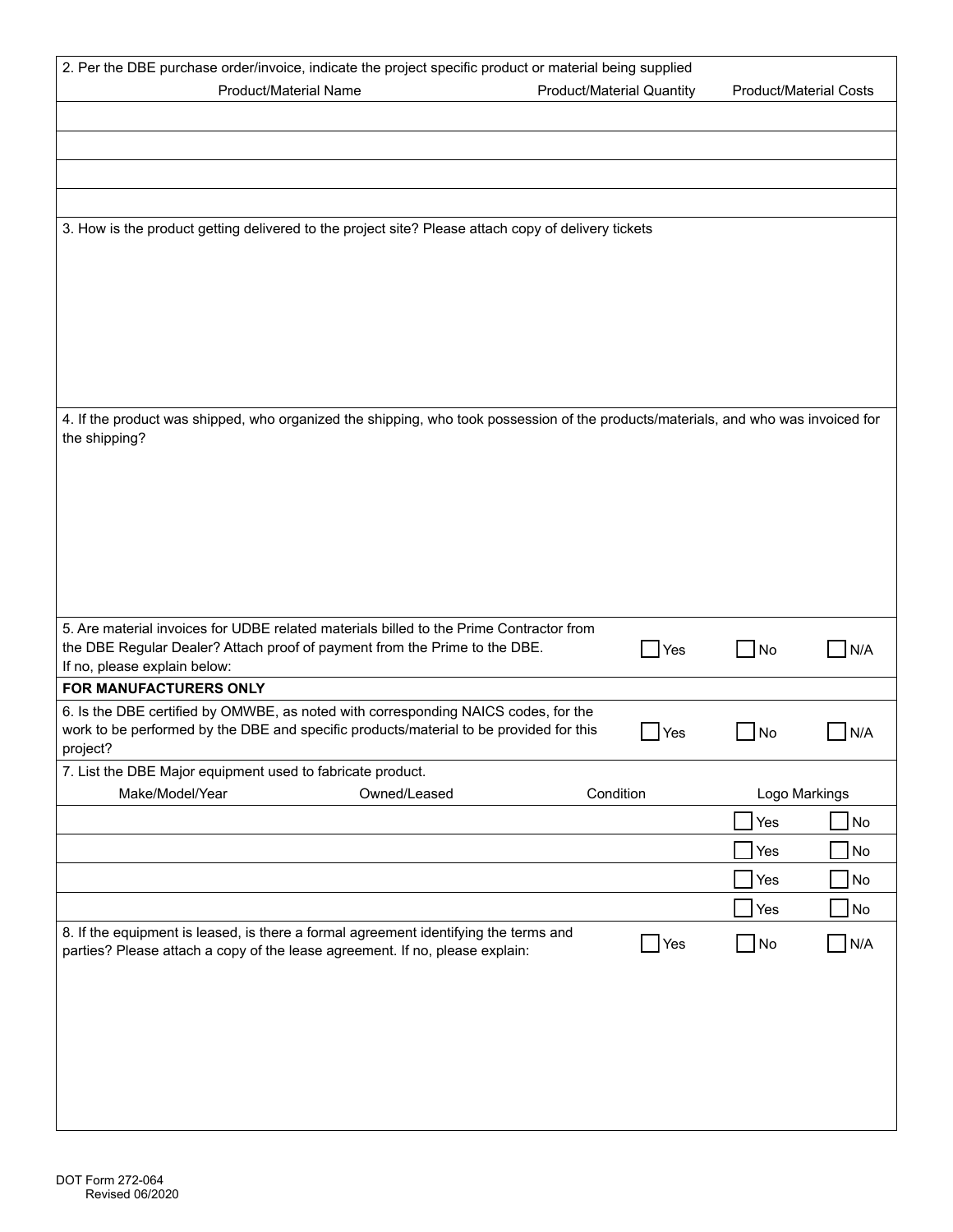|                                                                                                                                       | 9. Per the DBE purchase order/invoice, indicate the project specific product or material being supplied |                               |  |  |  |  |
|---------------------------------------------------------------------------------------------------------------------------------------|---------------------------------------------------------------------------------------------------------|-------------------------------|--|--|--|--|
| <b>Product/Material Name</b>                                                                                                          | <b>Product/Material Quantity</b>                                                                        | <b>Product/Material Costs</b> |  |  |  |  |
|                                                                                                                                       |                                                                                                         |                               |  |  |  |  |
|                                                                                                                                       |                                                                                                         |                               |  |  |  |  |
|                                                                                                                                       |                                                                                                         |                               |  |  |  |  |
|                                                                                                                                       |                                                                                                         |                               |  |  |  |  |
|                                                                                                                                       |                                                                                                         |                               |  |  |  |  |
| 10. What type of manufacturing plant does the DBE firm have?                                                                          |                                                                                                         |                               |  |  |  |  |
|                                                                                                                                       |                                                                                                         |                               |  |  |  |  |
|                                                                                                                                       |                                                                                                         |                               |  |  |  |  |
|                                                                                                                                       |                                                                                                         |                               |  |  |  |  |
|                                                                                                                                       |                                                                                                         |                               |  |  |  |  |
|                                                                                                                                       |                                                                                                         |                               |  |  |  |  |
|                                                                                                                                       |                                                                                                         |                               |  |  |  |  |
|                                                                                                                                       |                                                                                                         |                               |  |  |  |  |
| 11. Is the DBE firm manufacturing the product at the plant or only supplying the product?                                             | Yes                                                                                                     | N <sub>o</sub><br>N/A         |  |  |  |  |
| 12. If only supplying the product, where did the product originate? Please explain below:                                             |                                                                                                         |                               |  |  |  |  |
|                                                                                                                                       |                                                                                                         |                               |  |  |  |  |
|                                                                                                                                       |                                                                                                         |                               |  |  |  |  |
|                                                                                                                                       |                                                                                                         |                               |  |  |  |  |
|                                                                                                                                       |                                                                                                         |                               |  |  |  |  |
|                                                                                                                                       |                                                                                                         |                               |  |  |  |  |
|                                                                                                                                       |                                                                                                         |                               |  |  |  |  |
|                                                                                                                                       |                                                                                                         |                               |  |  |  |  |
| 13. Who and Where did the DBE firm purchase the material from to fabricate or significantly alter the material to create the product? |                                                                                                         |                               |  |  |  |  |
|                                                                                                                                       |                                                                                                         |                               |  |  |  |  |
|                                                                                                                                       |                                                                                                         |                               |  |  |  |  |
|                                                                                                                                       |                                                                                                         |                               |  |  |  |  |
|                                                                                                                                       |                                                                                                         |                               |  |  |  |  |
|                                                                                                                                       |                                                                                                         |                               |  |  |  |  |
|                                                                                                                                       |                                                                                                         |                               |  |  |  |  |
|                                                                                                                                       |                                                                                                         |                               |  |  |  |  |
|                                                                                                                                       |                                                                                                         |                               |  |  |  |  |
| 14. How is the product/material getting delivered to the project site? (attach copy of the delivery ticket)                           |                                                                                                         |                               |  |  |  |  |
|                                                                                                                                       |                                                                                                         |                               |  |  |  |  |
|                                                                                                                                       |                                                                                                         |                               |  |  |  |  |
|                                                                                                                                       |                                                                                                         |                               |  |  |  |  |
|                                                                                                                                       |                                                                                                         |                               |  |  |  |  |
|                                                                                                                                       |                                                                                                         |                               |  |  |  |  |
|                                                                                                                                       |                                                                                                         |                               |  |  |  |  |
|                                                                                                                                       |                                                                                                         |                               |  |  |  |  |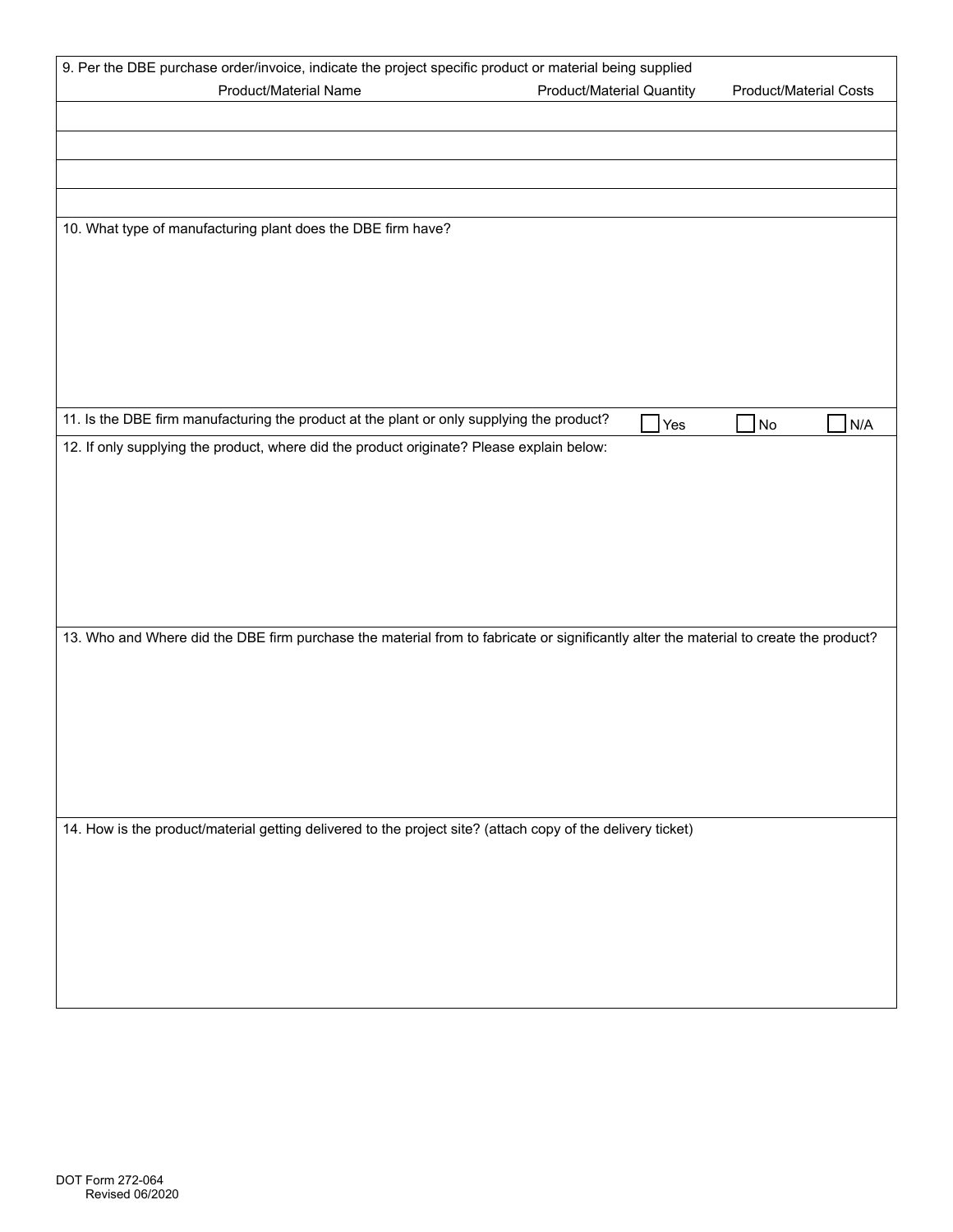| 15. If the product/material was shipped, who organized the shipping and who was invoiced for the shipping?                                                                                                                                                                                               |           |            |                   |     |
|----------------------------------------------------------------------------------------------------------------------------------------------------------------------------------------------------------------------------------------------------------------------------------------------------------|-----------|------------|-------------------|-----|
| 16. Are material invoices for UDBE related materials billed to The Prime Contractor from<br>the DBE Regular Dealer? Attach proof of payment from the Prime to the DBE<br>If no, please explain below:                                                                                                    |           | Yes        | $\blacksquare$ No | N/A |
| 17. Did the proof of payment for materials obtained from the PEO show that payment<br>was made by the UDBE firm?<br>If no, please explain below:<br>Section IV: Commercially Useful Function Determination                                                                                               |           | <b>Yes</b> | $\Box$ No         | N/A |
| <b>Office of Equal Opportunity Personnel</b>                                                                                                                                                                                                                                                             |           |            |                   |     |
| OEO Review performed by:                                                                                                                                                                                                                                                                                 |           |            |                   |     |
| <b>Printed Name</b>                                                                                                                                                                                                                                                                                      | Signature |            | Date              |     |
| Based on work observed and records reviewed, I have determined that the DBE listed<br>in Section 1 performed independently in accordance with the requirements of 49 CFR $\S$<br>26.55 and any commitment by the prime to utilize the DBE as a condition of award.<br><b>OEO DBE Compliance Manager:</b> |           | Yes        | $\Box$ No         | N/A |
| <b>Printed Name</b>                                                                                                                                                                                                                                                                                      | Signature |            | Date              |     |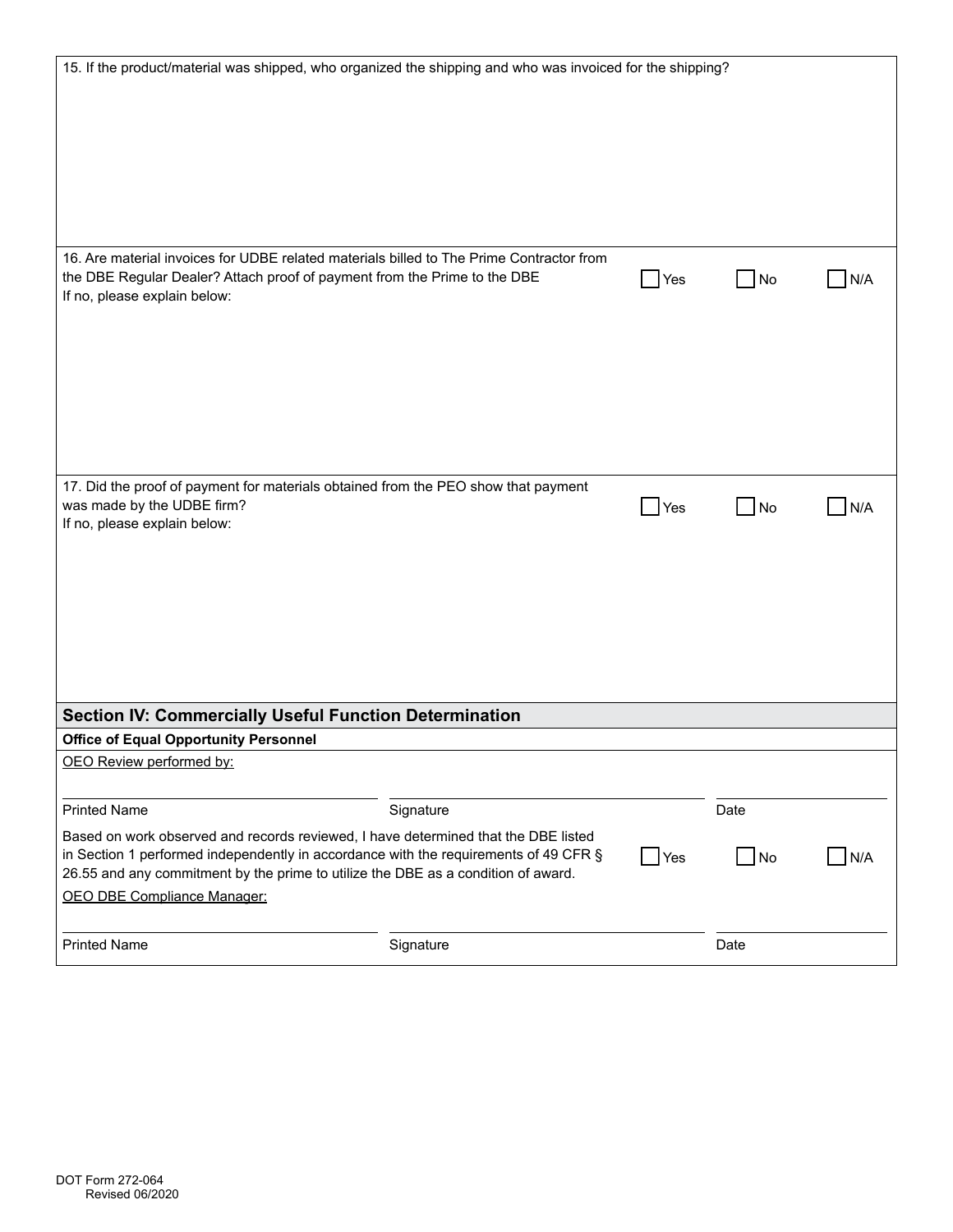### **Form Instructions**

#### Section 1 – Project and Payment Data (to be completed by Project Engineer Office)

Fill in the information in the corresponding boxes.

Under DBE Contract Type, select the box corresponding to the type of contract being performed by the DBE. In addition, please provide the following if applicable.

- 1. List the dollar amount of any work committed to the DBE firm that was not performed because of termination, partial termination, underrun, or substitution by another subcontractor or DBE firm.
- 2. Indicate whether the prime followed the termination process and received written concurrence for any termination or reduction in work.
- 3. If concurrence was not obtained, indicate if payment was withheld for the work item originally committed to the DBE, but not performed by them.
- 4. For any underrun in commitment, the prime is required to submit good faith effort documentation showing their efforts to obtain DBE participation after contract award. Indicate whether any good faith effort submission was approved.

Approximate % of DBE Work Completed: Enter the percent completed for the overall contracted work completed up to the date of this onsite review. (On large design-build projects this may not be exact so use best estimate in that case).

DBE Goal %: Enter the DBE Goal assigned to the project when awarded to the prime.

DBE Invoice/Purchase Order \$ Amount: Enter the total amount the prime committed to pay the DBE for completed work.

DBE Commitment \$ Amount: Enter the contracted dollar amount the DBE will receive for performing this work (This amount should be obtained from the DBE Utilization Certification form or DBE Bid Item Breakout).

Region/Local Agency: Enter the WSDOT region name or the municipality (local agency) responsible for this project.

DBE Start Date: Enter the date the DBE started working on its contracted scope of work.

Total Payment to DBE to Date: Enter the value of the dollar amount that the UDBE has been paid for work completed so far, on the date this review is completed.

#### Section 2 – Project Engineer Office/Local Agency Observations and Interviews

To properly complete this form, attach the following documentation:

- Purchase Orders
- Invoices
- Delivery tickets
- Cancelled checks
- Inventory List
- 1. Select Yes or No. If no, explain why you think the DBE did not use their own distribution equipment to supply the materials. It is important to note that items not typically kept in stock and regularly sold are considered brokered unless taken into possession and distributed by the DBE; State should apply more scrutiny relative to the products for which the DBE is certified.
- 2. Select Yes or No. Make sure the delivery ticket show where the products originate. If no, explain why the project office did not obtain a copy of the materials invoice/purchase order.
- 3. Is the manufacturer completing work on the project site? If yes, please explain.
- 4. This question is to ensure that product provided meets contract specifications. Select Yes or no. f no, please explain